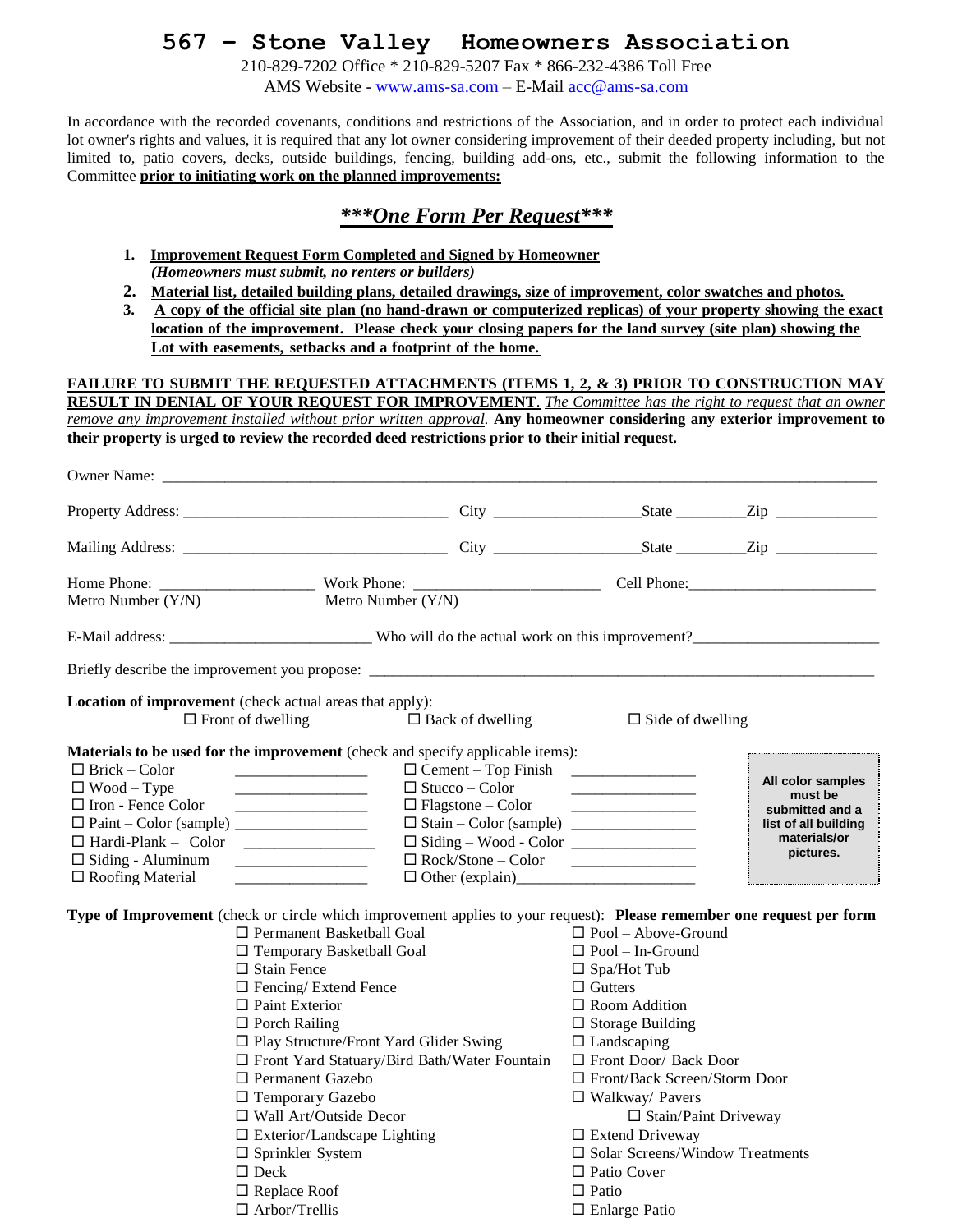#### *Improvement Request Form – Page 2*

I understand that the Committee will act on this request within (30) thirty days of receipt and contact me in writing regarding their decision. I agree not to begin construction/installation without written approval from the Committee. I understand that all construction shall meet City/County code, and that Committee approval does not override City/County codes, but rather, is intended to work in conjunction with them.

| Homeowners Signature                                                                                                              | Date                      | <b>Estimated Start Date</b> | <b>Estimated Completion Date</b> |               |
|-----------------------------------------------------------------------------------------------------------------------------------|---------------------------|-----------------------------|----------------------------------|---------------|
| <b>RETURN COMPLETED FORM TO:</b><br><b>Architectural Department</b><br>1600 N.E. Loop 410, Suite #202<br>San Antonio, Texas 78209 |                           |                             |                                  |               |
|                                                                                                                                   | ========================= |                             |                                  |               |
|                                                                                                                                   |                           | OFFICE USE ONLY             |                                  |               |
|                                                                                                                                   |                           |                             |                                  |               |
|                                                                                                                                   |                           |                             |                                  |               |
|                                                                                                                                   |                           |                             |                                  |               |
| <b>COMMITTEE USE ONLY:</b>                                                                                                        |                           |                             |                                  |               |
|                                                                                                                                   |                           |                             |                                  |               |
|                                                                                                                                   |                           |                             |                                  |               |
|                                                                                                                                   |                           |                             |                                  |               |
|                                                                                                                                   |                           |                             |                                  |               |
|                                                                                                                                   |                           |                             |                                  |               |
|                                                                                                                                   |                           |                             |                                  |               |
|                                                                                                                                   |                           |                             |                                  |               |
|                                                                                                                                   |                           |                             |                                  |               |
|                                                                                                                                   |                           |                             |                                  |               |
| <b>Committee Member</b>                                                                                                           | Date                      |                             | $\Box$ Approved                  | $\Box$ Denied |
|                                                                                                                                   |                           |                             |                                  |               |
| <b>Committee Member</b>                                                                                                           | Date                      |                             | $\Box$ Approved                  | $\Box$ Denied |
|                                                                                                                                   |                           |                             |                                  |               |
| Committee Member                                                                                                                  | Date                      |                             | $\Box$ Approved                  | $\Box$ Denied |
|                                                                                                                                   |                           |                             |                                  |               |
| <b>Committee Member</b>                                                                                                           | Date                      |                             | $\Box$ Approved                  | $\Box$ Denied |
|                                                                                                                                   |                           |                             |                                  |               |
|                                                                                                                                   |                           |                             | $\Box$ Approved                  | □ Denied      |